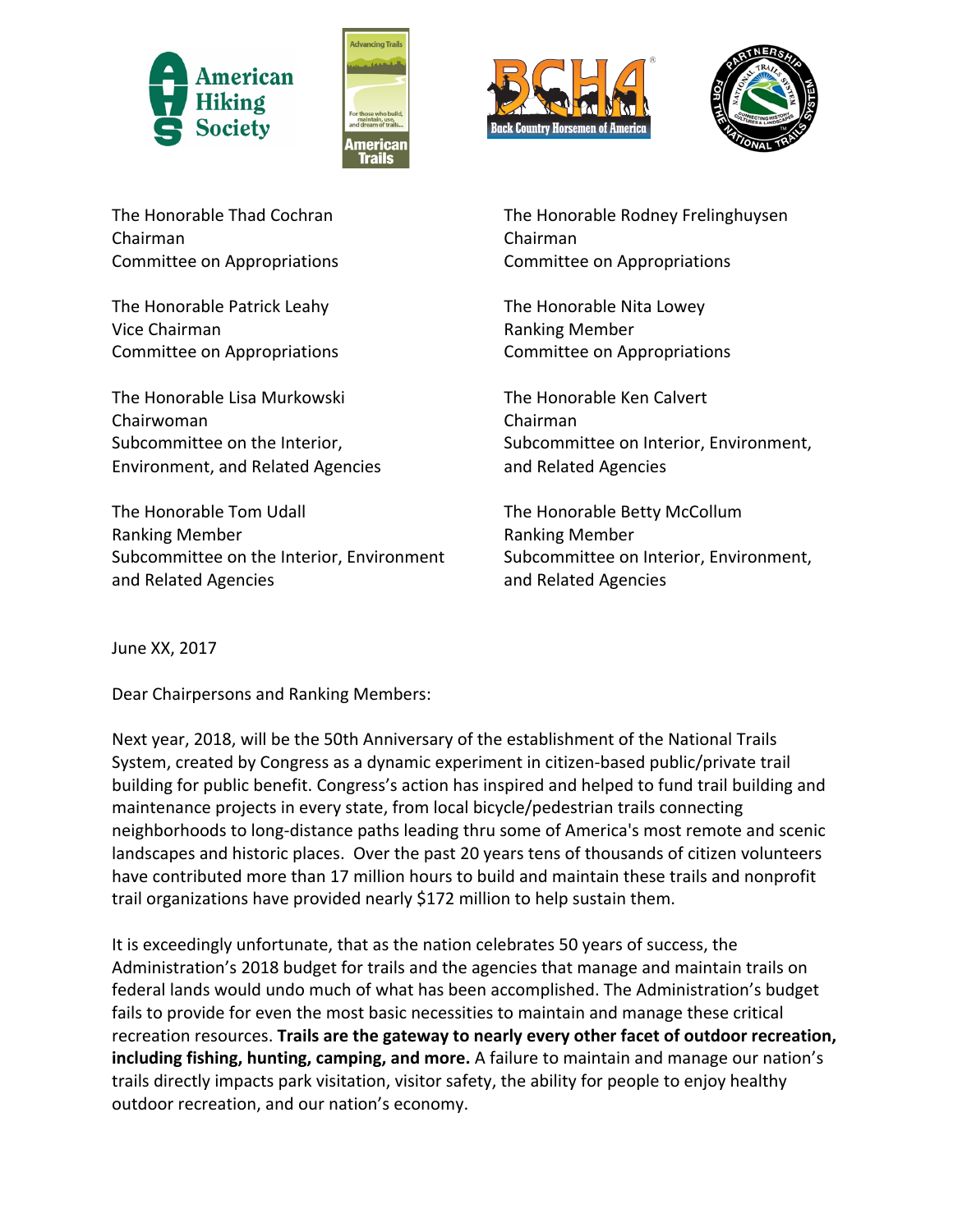Importantly, trails represent a key attribute that sustains the national recreation economy, as recently reported by the Outdoor Industry Association. For example, outdoor recreation on National Forest lands alone contributes more than \$13 billion dollars to the national economy and supports over 205,000 jobs annually.<sup>1</sup> Whereas national parks, national wildlife refuges, national monuments and other public lands and waters account for \$45 billion in economic output and about 396,000 jobs nationwide. $^2$  These public areas provide significant economic benefits, particularly for nearby rural communities.

Broadly, the Administration's budget:

- Undoes decades of work by agencies, volunteers, and nonprofit organizations rather than building on such work and leveraging all that has been accomplished;
- Fails to leverage the millions of dollars donated by state and local governments and nonprofit trail organizations as well as volunteer labor each year; and
- Affects the livelihood of the 1.8 million Americans whose jobs depend directly on **trails**<sup>3</sup> and the outdoor recreational activities that take place on trails.

We, the undersigned, urge you to consider the following funding requests so that the federal government can continue to benefit from private contributions and volunteer labor as well as provide inexpensive, healthy outdoor recreation options for your constituents:

### **Forest Service**

Just last year Congress passed what was termed "the most bipartisan bill in Congress" when it passed the National Forest System Trails Stewardship Act to help reduce the maintenance backlog on 156,000 miles of trails in the National Forests. The Administration's 2018 budget, which cuts trail maintenance from \$77.4M to \$12.7M – an 84% cut and recreation by \$8M, flies in the face of Congressional intent when it passed PL114-245 (the Trails Stewardship Act).

#### **Action:**

- Fund CMTL budget at \$85M to address trail maintenance backlog and implementation of National Forest System Trail Stewardship Act; and
- Fund Recreation, Heritage & Wilderness at \$261M.

## **National Park Service**

The National Park Service not only maintains trails within park units such as Yellowstone and Acadia National Parks, but also has administrative responsibility for 23 National Scenic and Historic Trails. Last year 331,000,000 people visited a national park unit and trails were integral to these visits. People hiked, went sightseeing, traveled on horseback, watched wildlife,

 $1$  "Forest Service Makes it Easier for Visitors to Enjoy National Forests and Grasslands." U.S. Forest Service

 $2$  Economic Report for Fiscal Year 2015. U.S. Department of the Interior

 $3$  The Outdoor Recreation Economy, 18-18. (2017).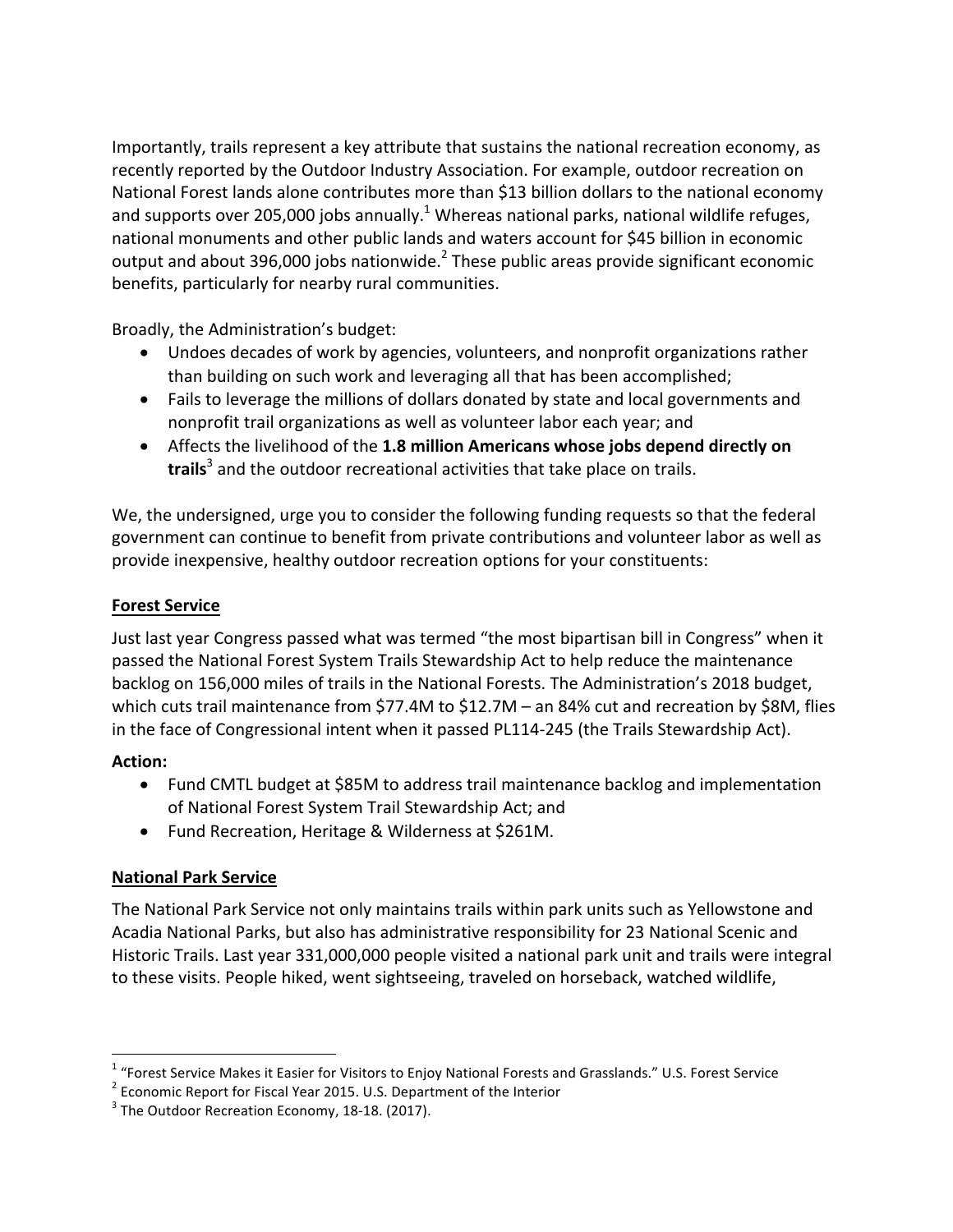camped, and learned about America's history and culture on trails that the Park Service manages. 

#### **Action:**

- Park Service Operations for the National Trails System must be maintained at a minimum of \$16.5M;
- Fund the Rivers, Trails, & Conservation Assistance (RTCA) program at the 2016 enacted level of \$10M;
- Restore the Challenge Cost Share and Volunteers in Parks programs that leverage private donations for public benefit, funding them at \$1.5M and \$8M respectively; and
- Restore funding for the Youth Partnership Programs to the FY2017 level of \$10.95M.

## **Bureau of Land Management**

The proposed 26% cut to the Bureau of Land Management's National Conservation Lands, in the agency's own words, would, "affect visitor services, including maintenance and care of trails and trailheads, grounds maintenance, campground access, river and trail access and interpretive resources." Additionally, the budget seeks to save \$4.5M by focusing on the 384 fee-generating sites while curtailing efforts and operating hours at its 3,200 non-fee generating recreation sites. This shifts the management focus and public access from recreational opportunities and public engagement to a model where tax-payers are only allowed entry if they pay to access land that belongs to them.

## **Action:**

- Fund National Conservation Lands at \$75M;
- Restore \$4.5M to the subactivity Recreation Resources Management; and
- Restore the Challenge Cost Share program that leverages private donations for public benefit, funding it at \$3M.

# **U.S. Fish & Wildlife Service**

Proposed cuts in Refuge Visitor Services would result in a cut of approximately 5% of public programming such as environmental education and birding programs and may impact the hours of operation for some visitor centers. With 37,000 jobs reliant on Refuges this savings could end up costing the economy instead.

## **Action:**

• Fund Refuge Visitor Services at \$73.2M.

# **Land & Water Conservation Fund**

With an overall 84% cut from 2017 appropriations, LWCF would be unable to fulfill any part of its charter to protect lands that would allow the American public to enjoy them for a variety of recreational pursuits such as hunting, fishing, hiking, and numerous other activities. The cuts would not allow even the trails designated by Congress itself, to be nearer to completion by closing gaps.